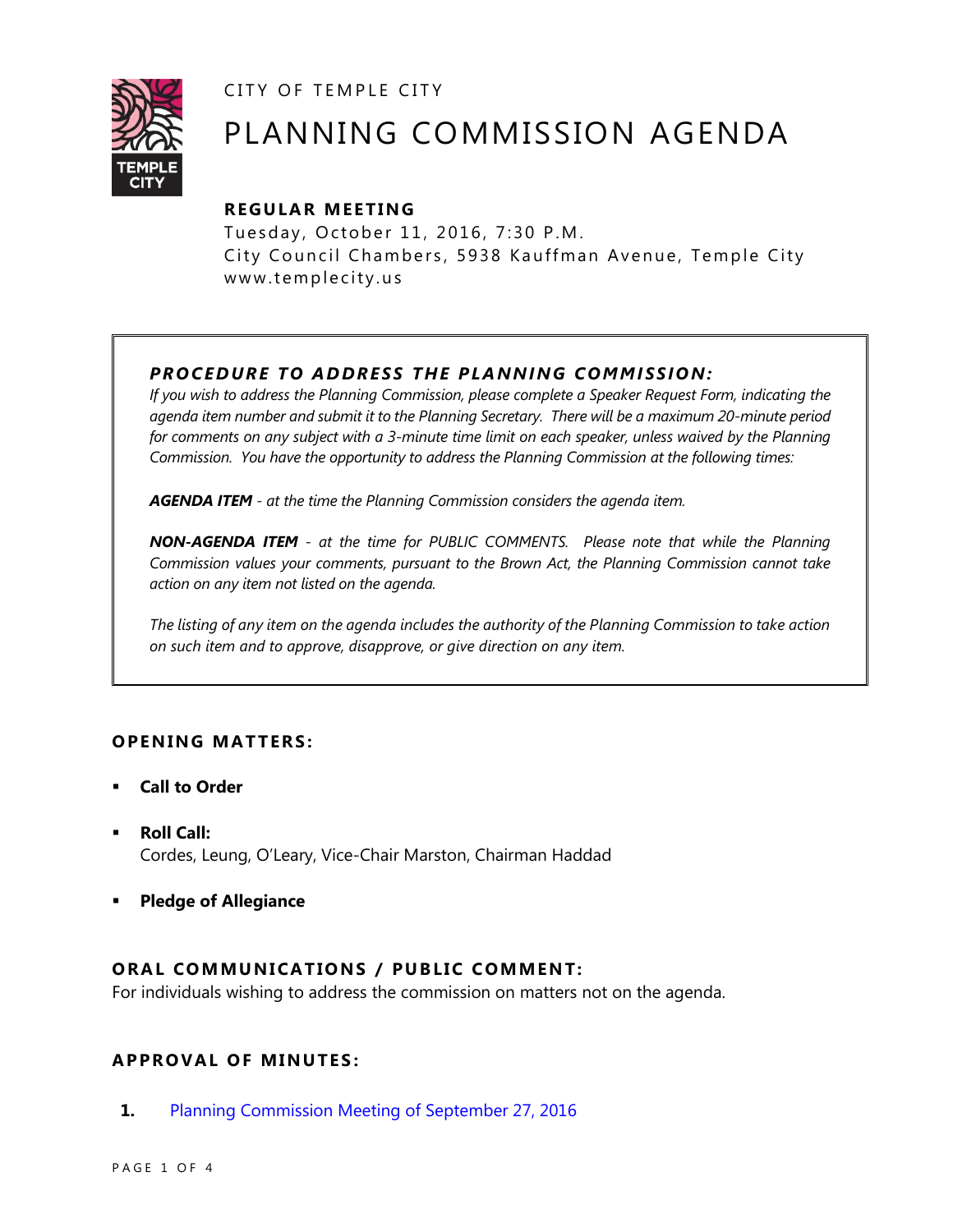#### **PUBLIC HEARING ITEMS:**

- **2. File: PL 16-244.** [A continued conditional use permit for the modification of an existing pool](http://ca-templecity.civicplus.com/DocumentCenter/View/6901)  [house to allow the construction of a three-quarter bath within the pool house.](http://ca-templecity.civicplus.com/DocumentCenter/View/6901)
	- Address: 5014 Temple City Boulevard
	- Recommendation: That the Planning Commission adopt the resolution finding that the project is exempt from CEQA and approve the project subject to the proposed conditions of approval.
	- Project Planner: Andrew J. Coyne, Management Analyst acoyne@templecity.us
- **3. File: PL 16-338.** [A conditional use permit for the construction of a stand-alone patio cover in](http://ca-templecity.civicplus.com/DocumentCenter/View/6896)  [the rear yard and the legalization of an existing accessory structure constructed without a](http://ca-templecity.civicplus.com/DocumentCenter/View/6896)  [permit.](http://ca-templecity.civicplus.com/DocumentCenter/View/6896)
	- Address: 4929 Golden West Avenue
	- Recommendation: Adopt the attached Resolution finding that the project is exempt from CEQA and approving File PL 16-338 subject to the proposed recommended conditions of approval.
	- Project Planner: Andrew J. Coyne, Management Analyst acoyne@templecity.us
- **4. File: PL 16-359.** [A conditional use permit for the construction of an accessory structure](http://ca-templecity.civicplus.com/DocumentCenter/View/6897)  [\(workshop\) with a half bathroom \(toilet and sink\) and a covered patio attached to the rear of](http://ca-templecity.civicplus.com/DocumentCenter/View/6897)  [the main house.](http://ca-templecity.civicplus.com/DocumentCenter/View/6897)
	- Address: 5833 Camellia Avenue
	- Recommendation: Adopt the attached Resolution finding that the project is exempt from CEQA and approving File PL 16-359 subject to the proposed recommended conditions of approval.
	- Project Planner: Andrew J. Coyne, Management Analyst acoyne@templecity.us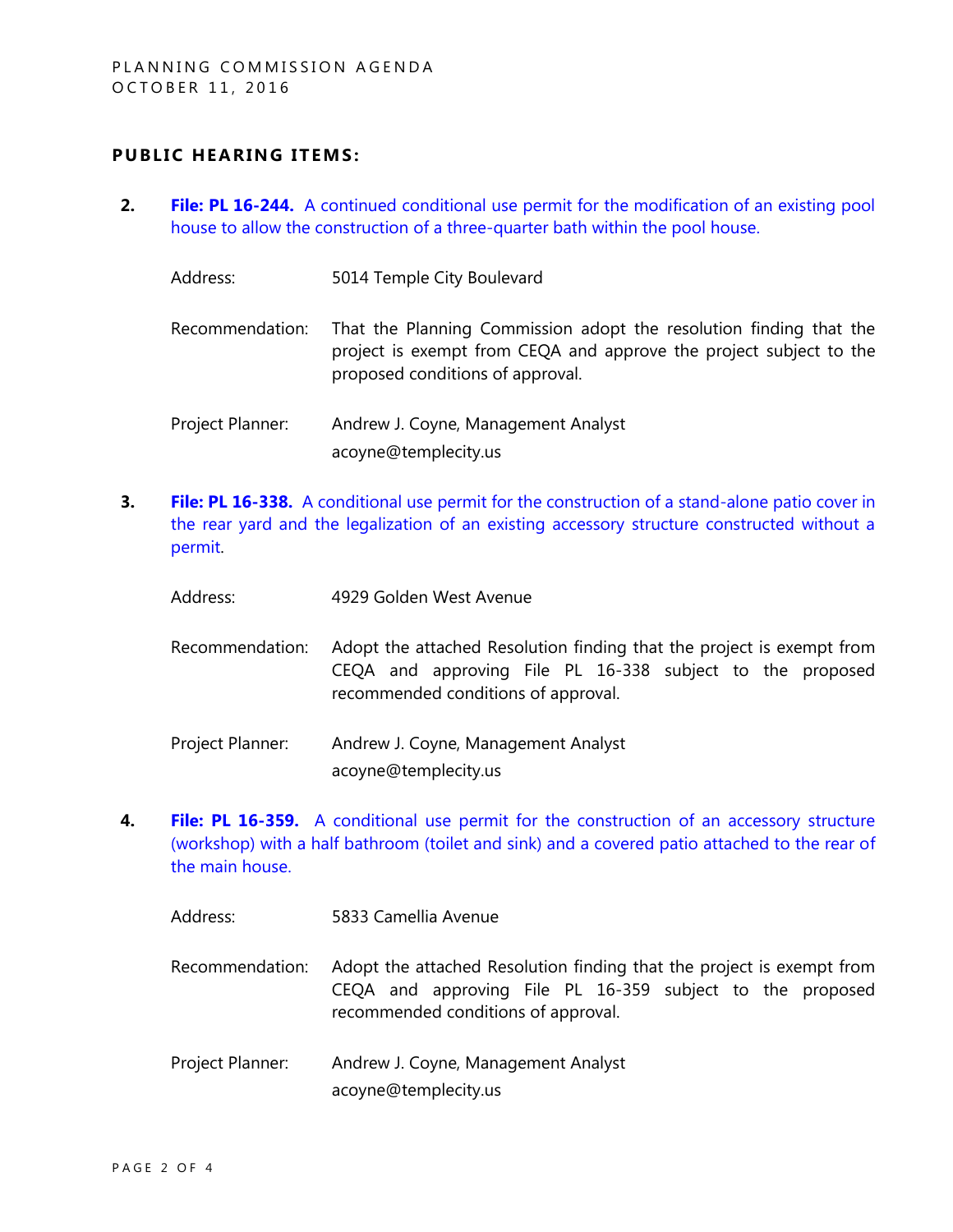- **5. File: PL 16-399.** [A request for a time extension for Tentative Parcel Map No. 71298, a](http://ca-templecity.civicplus.com/DocumentCenter/View/6894)  [subdivision project consisting of two residential condominium dwellings. The parcel map wa](http://ca-templecity.civicplus.com/DocumentCenter/View/6894)*s* [originally approved on September 25, 2012.](http://ca-templecity.civicplus.com/DocumentCenter/View/6894)
	- Address: 5702 Temple City Boulevard
	- Recommendation: Adopt the attached Resolution finding that the project is exempt from CEQA and approving File PL 16-399 subject to the recommended conditions of approval.
	- Project Planner: Hesty Liu, Associate Planner hliu@templecity.us
- **6. File: PL 16-398.** [A Zoning Code Amendment to the Temple City Municipal Code to repeal the](http://ca-templecity.civicplus.com/DocumentCenter/View/6898)  [Fast Tract Modification Committee \(Section 9-1C-0 through 9-1C-2\).](http://ca-templecity.civicplus.com/DocumentCenter/View/6898)
	- Address: Citywide
	- Recommendation: Adopt the attached Resolution recommending that the City Council adopt the proposed Ordinance removing the FTMC (Section 9-1C-0 through 9-1C-2).
	- Project Planner: Adam Gulick, Associate Planner agulick@templecity.us

#### DISCUSSION ITEM(S):

**7. None**

#### **FUTURE AGENDA ITEMS AND REPORTS:**

**8. Planning Manager's Report**

Update on current projects and future agenda items.

**9. Comments from Commissioners**